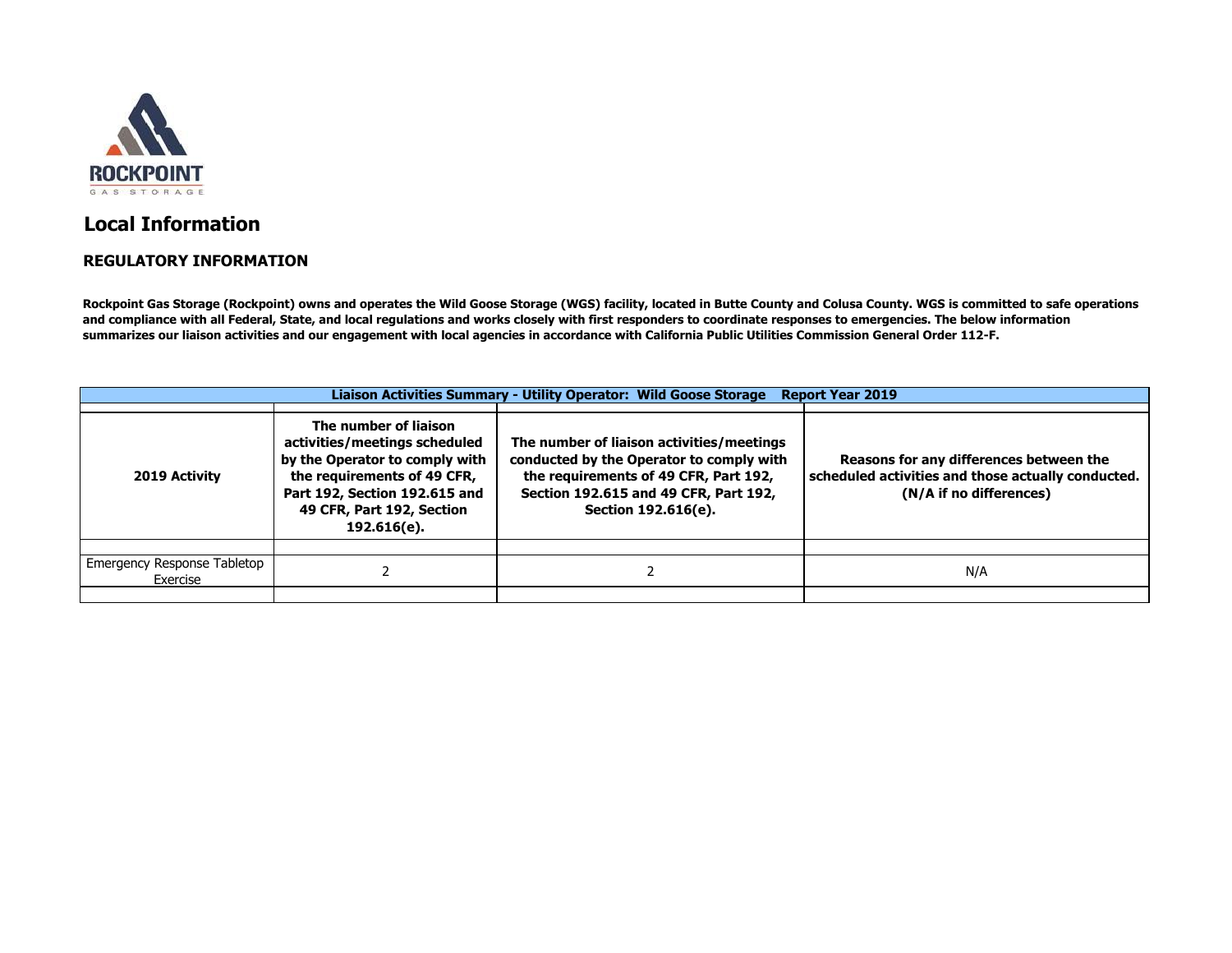

| <b>Agency Engagement Summary</b> |               |                                                                     |                                                                                       |  |  |
|----------------------------------|---------------|---------------------------------------------------------------------|---------------------------------------------------------------------------------------|--|--|
| <b>Reporting Year</b>            | <b>County</b> | <b>Name of Public Agency Notified of Liaison</b><br><b>Activity</b> | <b>Did Agency Participate in the Notified</b><br><b>Liaison Activity? (Yes or No)</b> |  |  |
| <b>Butte County</b>              |               |                                                                     |                                                                                       |  |  |
| 2019                             | <b>Butte</b>  | <b>CAL Fire</b>                                                     | No                                                                                    |  |  |
|                                  | <b>Butte</b>  | Office of Emergency Management                                      | No                                                                                    |  |  |
|                                  | <b>Butte</b>  | <b>Butte County Sheriff's Office</b>                                | Yes                                                                                   |  |  |
|                                  | <b>Butte</b>  | California Highway Patrol                                           | No                                                                                    |  |  |
|                                  | <b>Butte</b>  | City of Gridley / Gridley Police Department                         | No                                                                                    |  |  |
|                                  | <b>Butte</b>  | <b>Butte County Environmental Health</b>                            | <b>No</b>                                                                             |  |  |
|                                  | <b>Butte</b>  | District 1 of Butte County                                          | <b>No</b>                                                                             |  |  |
|                                  | <b>Butte</b>  | District 2 of Butte County                                          | No                                                                                    |  |  |
|                                  | <b>Butte</b>  | District 3 of Butte County                                          | <b>No</b>                                                                             |  |  |
|                                  | <b>Butte</b>  | District 4 of Butte County                                          | No                                                                                    |  |  |
|                                  | <b>Butte</b>  | District 5 of Butte County                                          | <b>No</b>                                                                             |  |  |
|                                  | Sutter        | Office of Emergency Services                                        | <b>No</b>                                                                             |  |  |
|                                  | N/A           | Division of Oil Gas and Geothermal Resources (now<br>CalGem)        | Yes                                                                                   |  |  |
|                                  | N/A           | California Public Utilities Commission                              | Yes                                                                                   |  |  |
|                                  | N/A           | District 3 of California Assembly                                   | <b>No</b>                                                                             |  |  |
|                                  | N/A           | District 4 of California Assembly                                   | No                                                                                    |  |  |
|                                  | N/A           | District 4 of California Senate                                     | <b>No</b>                                                                             |  |  |
|                                  | N/A           | California Office of Emergency Services                             | No                                                                                    |  |  |
|                                  |               |                                                                     |                                                                                       |  |  |